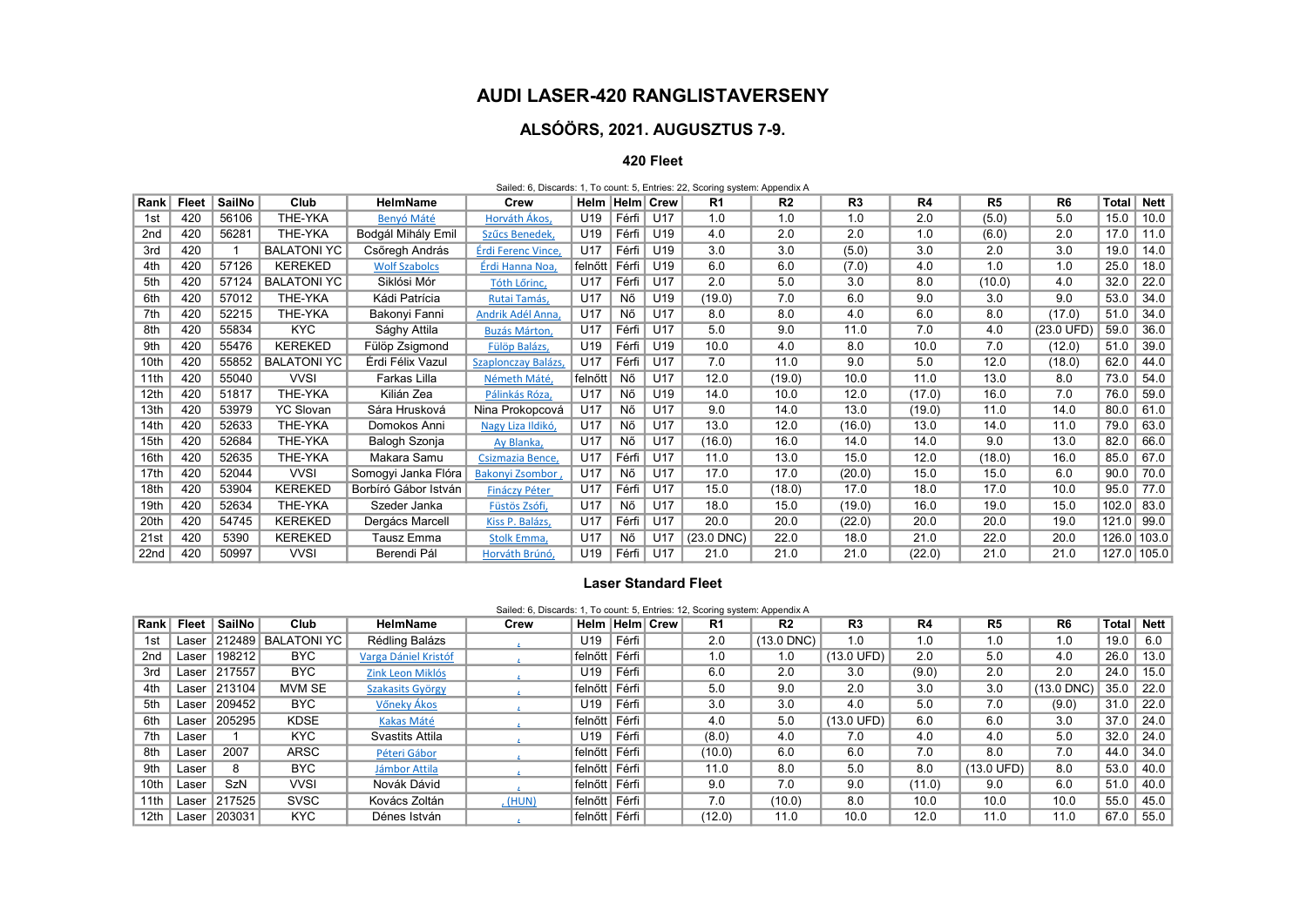#### Laser Radial Fleet

|                  | Sailed: 6, Discards: 1, To count: 5, Entries: 33, Scoring system: Appendix A |                    |                    |                           |                      |                    |       |  |                |                |                |              |                |                |               |             |
|------------------|------------------------------------------------------------------------------|--------------------|--------------------|---------------------------|----------------------|--------------------|-------|--|----------------|----------------|----------------|--------------|----------------|----------------|---------------|-------------|
| Rank             | Fleet                                                                        | SailNo             | Club               | HelmName                  | Crew                 | Helm   Helm   Crew |       |  | R <sub>1</sub> | R <sub>2</sub> | R <sub>3</sub> | R4           | R <sub>5</sub> | R <sub>6</sub> | Total         | <b>Nett</b> |
| 1st              | Laser                                                                        | 218968             | <b>BYC</b>         | Nagy Bendegúz             |                      | U19                | Férfi |  | 1.0            | 4.0            | 3.0            | 2.0          | 1.0            | (6.0)          | 17.0          | 11.0        |
| 2 <sub>nd</sub>  | Laser                                                                        | 201672             | <b>BYC</b>         | Sigmond Soma              | $\mathbf{z}_i$       | U17                | Férfi |  | 2.0            | 5.0            | 2.0            | $(34.0$ DSQ) | 2.0            | 2.0            | 47.0          | 13.0        |
| 3rd              | Laser                                                                        | 213296             | <b>SVE</b>         | Verebély Mátyás           |                      | U17                | Férfi |  | 3.0            | 6.0            | 1.0            | (8.0)        | 5.0            | 1.0            | 24.0          | 16.0        |
| 4th              | Laser                                                                        | 213110             | THE-YKA            | Bagonyi Bálint            | $\mathbf{L}$         | U21                | Férfi |  | (19.0)         | 9.0            | 7.0            | 1.0          | 3.0            | 4.0            | 43.0          | 24.0        |
| 5th              | Laser                                                                        | 215407             | <b>BYC</b>         | Szokody Olivér            |                      | U19                | Férfi |  | 5.0            | 1.0            | 4.0            | 7.0          | (34.0 UFD)     | 14.0           | 65.0          | 31.0        |
| 6th              | Laser                                                                        | $\frac{1}{201131}$ | <b>MVM SE</b>      | <b>Kovács Attila</b>      | $\mathbf{z}_i$       | U21                | Férfi |  | 12.0           | $(34.0$ DSQ)   | 10.0           | 4.0          | 4.0            | 5.0            | 69.0          | 35.0        |
| 7th              | Laser                                                                        | 201843             | <b>SVE</b>         | Gáborjáni-Szabó           |                      | U19                | Férfi |  | 7.0            | 2.0            | 11.0           | (14.0)       | 9.0            | 8.0            | 51.0          | 37.0        |
| 8th              | Laser                                                                        | 213105             | <b>BYC</b>         | Sellei Bence              | A.                   | U21                | Férfi |  | 9.0            | 7.0            | 8.0            | 3.0          | (14.0)         | 12.0           | 53.0          | 39.0        |
| 9th              | Laser                                                                        | 201130             | <b>MVM SE</b>      | Orbán Botond Máté         | $\mathbf{z}$         | U19                | Férfi |  | 4.0            | (34.0 UFD)     | 5.0            | 19.0         | 8.0            | 7.0            | 77.0          | 43.0        |
| 10th             | Laser                                                                        | 211551             | <b>SVE</b>         | Verebély Nándor           | $\Delta \tau$        | U19                | Férfi |  | 13.0           | 8.0            | 6.0            | 6.0          | (21.0)         | 11.0           | 65.0          | 44.0        |
| 11th             | Laser                                                                        | 210519             | <b>MVM SE</b>      | Simonyi Levente           |                      | U19                | Férfi |  | 6.0            | 13.0           | 9.0            | 5.0          | (18.0)         | 15.0           | 66.0          | 48.0        |
| 12 <sub>th</sub> | Laser                                                                        | 213109             | <b>BYC</b>         | Fehérvári Levente         |                      | U19                | Férfi |  | (18.0)         | 17.0           | 16.0           | 9.0          | 10.0           | 3.0            | 73.0          | 55.0        |
| 13th             | Laser                                                                        | 208748             | <b>SVE</b>         | <b>Jeney Kristóf Márk</b> |                      | U17                | Férfi |  | 14.0           | 10.0           | 14.0           | 10.0         | 7.0            | (25.0)         | 80.0          | 55.0        |
| 14th             |                                                                              | Laser 215900       | <b>SVE</b>         | Baticz Barnabás           |                      | U19                | Férfi |  | 11.0           | 12.0           | (15.0)         | 11.0         | 12.0           | 9.0            | 70.0          | 55.0        |
| 15th             | Laser                                                                        | 213106             | <b>MVM SE</b>      | Pörneczi Bence Balázs     | $\mathbf{A}$         | U19                | Férfi |  | 8.0            | 15.0           | 12.0           | 16.0         | (17.0)         | 10.0           | 78.0          | 61.0        |
| 16th             | Laser                                                                        | 213095             | <b>BYC</b>         | Kertész Lóránd            |                      | U17                | Férfi |  | 10.0           | 3.0            | 19.0           | 15.0         | (22.0)         | 17.0           | 86.0          | 64.0        |
| 17th             | Laser                                                                        | 203058             | THE-YKA            | <b>Majoros Balázs</b>     | $\mathbf{A}$         | U19                | Férfi |  | 15.0           | (19.0)         | 13.0           | 13.0         | 15.0           | 13.0           | 88.0          | 69.0        |
| 18th             | Laser                                                                        | 213101             | THE-YKA            | <b>Virág Balázs</b>       |                      | U21                | Férfi |  | 16.0           | 11.0           | 18.0           | 12.0         | 13.0           | (22.0)         | 92.0          | 70.0        |
| 19th             | Laser                                                                        | 213869             | <b>BYC</b>         | Kis-Kapin Karina          | $\mathbf{L}$         | U21                | Nő    |  | 26.0           | (34.0 UFD)     | 17.0           | 17.0         | 6.0            | 19.0           | 119.0         | 85.0        |
| 20th             | Laser                                                                        | 185754             | <b>BALATONI YC</b> | Abdai Réka                |                      | U17                | Nő    |  | (25.0)         | 14.0           | 23.0           | 18.0         | 19.0           | 18.0           | 117.0 92.0    |             |
| 21st             | Laser                                                                        | 207391             | <b>SÉP</b>         | Domonkos Gergely          |                      | U19                | Férfi |  | (22.0)         | 18.0           | 20.0           | 20.0         | 20.0           | 20.0           | 120.0 98.0    |             |
| 22nd             | Laser                                                                        | 213121             | <b>VVSI</b>        | <b>Tóth Zelma</b>         |                      | U19                | Nő    |  | 21.0           | (28.0)         | 24.0           | 21.0         | 11.0           | 23.0           | 128.0 100.0   |             |
| 23rd             | Laser                                                                        | 21155              | <b>MVM SE</b>      | Mezey Zalán               | $\mathbf{z}$         | U17                | Férfi |  | (28.0)         | 16.0           | 26.0           | 24.0         | 23.0           | 21.0           | 138.0   110.0 |             |
| 24th             | Laser                                                                        | 212530             | <b>VVSI</b>        | Bozóki Janka              | $\mathbf{z}_i$       | U17                | Nő    |  | (27.0)         | 22.0           | 22.0           | 26.0         | 16.0           | 26.0           | 139.0 112.0   |             |
| 25th             | Laser                                                                        | 217732             | <b>BYC</b>         | Szűts Péter               |                      | U17                | Férfi |  | 17.0           | (34.0 UFD)     | 25.0           | 22.0         | 34.0 UFD       | 16.0           | 148.0 114.0   |             |
| 26th             | Laser                                                                        | 205145             | PRO SE             | Katona Nóra               |                      | U <sub>21</sub>    | Nő    |  | 23.0           | 21.0           | 21.0           | 23.0         | 26.0           | (29.0)         | 143.0 114.0   |             |
| 27th             | Laser                                                                        | 192735             | <b>VVSI</b>        | Rákos Bendegúz Kristóf    |                      | U19                | Férfi |  | 29.0           | 26.0           | (30.0)         | 25.0         | 24.0           | 24.0           | 158.0 128.0   |             |
| 28th             | Laser                                                                        | 213114             | THE-YKA            | Kollár-Seregélyes         | $\mathbf{z}_i$       | U17                | Férfi |  | 24.0           | 23.0           | 27.0           | 28.0         | (30.0)         | 28.0           | 160.0 130.0   |             |
| 29th             |                                                                              | Laser   201848     | <b>SVE</b>         | Szentiványi András        |                      | U19                | Férfi |  | 20.0           | 20.0           | 31.0           | (32.0)       | 31.0           | 32.0           | 166.0 134.0   |             |
| 30th             | Laser                                                                        | 203070             | <b>PRO SE</b>      | Varga Gábor               | $\mathbf{L}_{\perp}$ | U19                | Férfi |  | 30.0           | 25.0           | 28.0           | 27.0         | 27.0           | (33.0)         | 170.0 137.0   |             |
| 31st             | Laser                                                                        | 206955             | <b>VVSI</b>        | Fülöp Ambrus              |                      | U19                | Férfi |  | (31.0)         | 27.0           | 29.0           | 29.0         | 25.0           | 27.0           | 168.0 137.0   |             |
| 32nd             | Laser                                                                        | 12                 | <b>BALATONI YC</b> | Rakóczki Zsolt            | $\mathbf{z}_i$       | U17                | Férfi |  | 32.0           | 24.0           | (33.0)         | 31.0         | 29.0           | 30.0           | 179.0 146.0   |             |
| 33rd             |                                                                              | Laser   174160     | <b>BYC</b>         | Kiss Kata                 |                      | U21                | Nő    |  | $(34.0$ DNC)   | 34.0 DNC       | 32.0           | 30.0         | 28.0           | 31.0           | 189.0 155.0   |             |